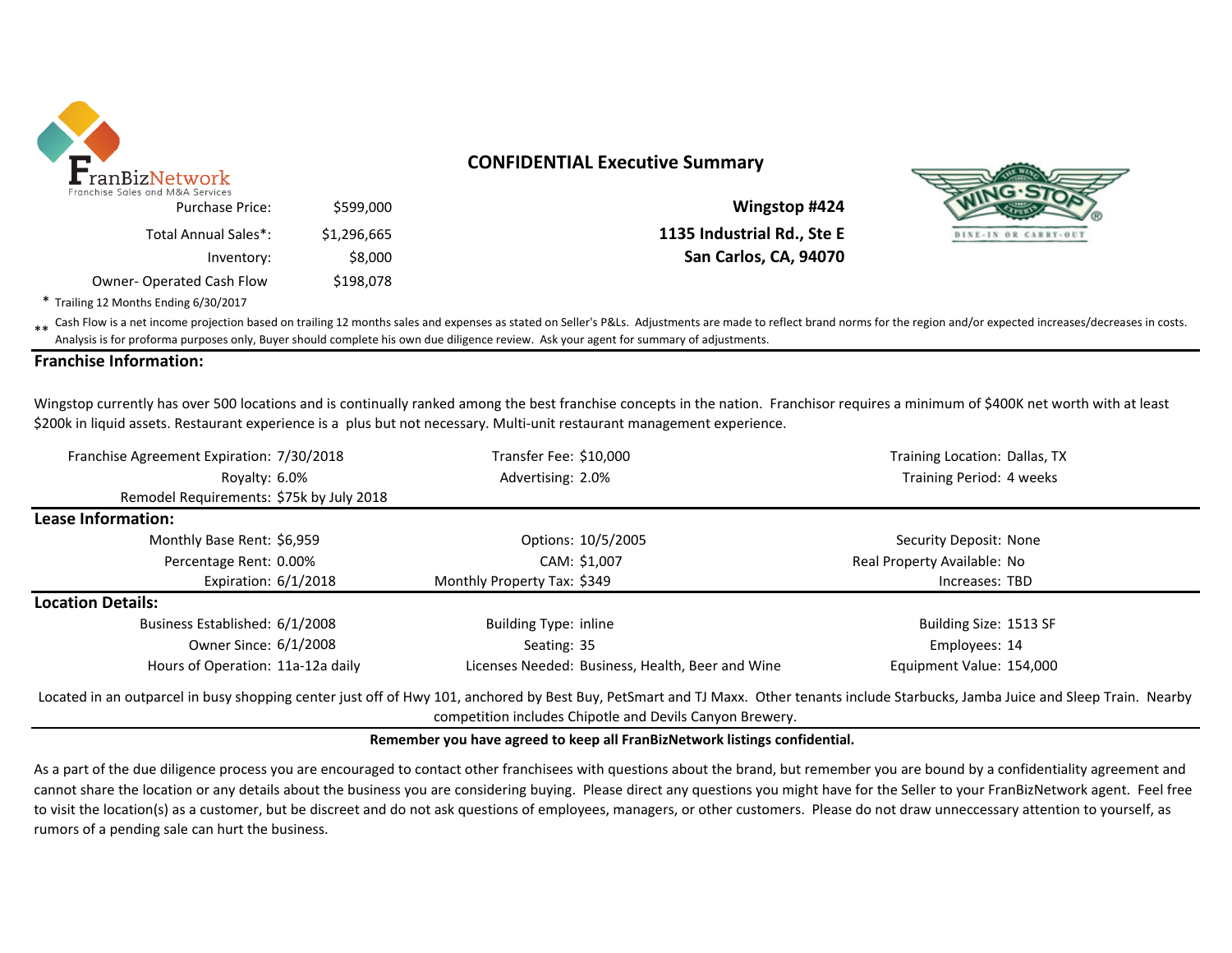



### **MONTHLY SALES**

| Wingstop #424 |             |              |             |              |              |            |             |            |              |              |            |            |               |
|---------------|-------------|--------------|-------------|--------------|--------------|------------|-------------|------------|--------------|--------------|------------|------------|---------------|
|               | <b>Jan</b>  | Feb          | <b>Mar</b>  | Apr          | <b>May</b>   | June       | <b>July</b> | <b>Aug</b> | <b>Sep</b>   | Oct          | <b>Nov</b> | <b>Dec</b> | <b>TOTAL</b>  |
| 2014          | \$0         | \$136,906    | \$166,594   | \$135,405    | \$131,381    | \$169,330  | \$138,723   | \$133,412  | \$166,236    | \$140,071    | \$143,822  | \$168,982  | \$1,630,862   |
| 2015          | \$137,668   | \$138,895    | \$172,669   | \$143,720    | \$144,167    | \$179,605  | \$136,827   | \$140,193  | \$158,200    | \$127,719    | \$136,743  | \$166,808  | \$1,783,214   |
| $$+/-$        | \$137,668   | \$1,989      | \$6,075     | \$8,315      | \$12,786     | \$10,275   | (51,896)    | \$6,781    | ( \$8,036)   | ( \$12, 352) | (57,079)   | (52, 174)  | \$152,352     |
| $% +/-$       |             | 1%           | 4%          | 6%           | 10%          | 6%         | $-1%$       | 5%         | $-5%$        | $-9%$        | $-5%$      | $-1%$      | 9%            |
|               |             |              |             |              |              |            |             |            |              |              |            |            |               |
| 2015          | \$137,668   | \$138,895    | \$172,669   | \$143,720    | \$144,167    | \$179,605  | \$136,827   | \$140,193  | \$158,200    | \$127,719    | \$136,743  | \$166,808  | \$1,783,214   |
| 2016          | \$134,765   | \$122,982    | \$131,645   | \$107,756    | \$106,916    | \$137,375  | \$96,289    | \$97,789   | \$127,513    | \$100,890    | \$103,792  | \$153,916  | \$1,421,628   |
| $$+/-$        | (52,903)    | ( \$15, 913) | (541, 024)  | ( \$35, 964) | ( \$37, 251] | (542, 230) | (\$40,538)  | (542, 404) | ( \$30, 687) | ( \$26, 829) | (532,951)  | (512,892)  | ( \$361, 586) |
| $% +/-$       | $-2%$       | $-11%$       | $-24%$      | $-25%$       | $-26%$       | $-24%$     | $-30%$      | $-30%$     | $-19%$       | $-21%$       | $-24%$     | $-8%$      | $-20%$        |
|               |             |              |             |              |              |            |             |            |              |              |            |            |               |
| 2016          | \$134,765   | \$122,982    | \$131,645   | \$107,756    | \$106,916    | \$137,375  | \$96,289    | \$97,789   | \$127,513    | \$100,890    | \$103,792  | \$153,916  | \$1,421,628   |
| 2017          | \$98,974    | \$100,919    | \$111,965   | \$92,193     | \$92,629     | \$119,796  | \$0         | \$0        | \$0          | \$0          | \$0        | \$0        | \$616,476     |
| \$+/-         | ( \$35,791) | (522,063)    | ( \$19,680) | ( \$15,563)  | (\$14,287)   | (517, 579) |             |            |              |              |            |            | ( \$124, 963) |
| $% +/-$       | $-27%$      | $-18%$       | $-15%$      | $-14%$       | $-13%$       | $-13%$     |             |            |              |              |            |            | $-17%$        |